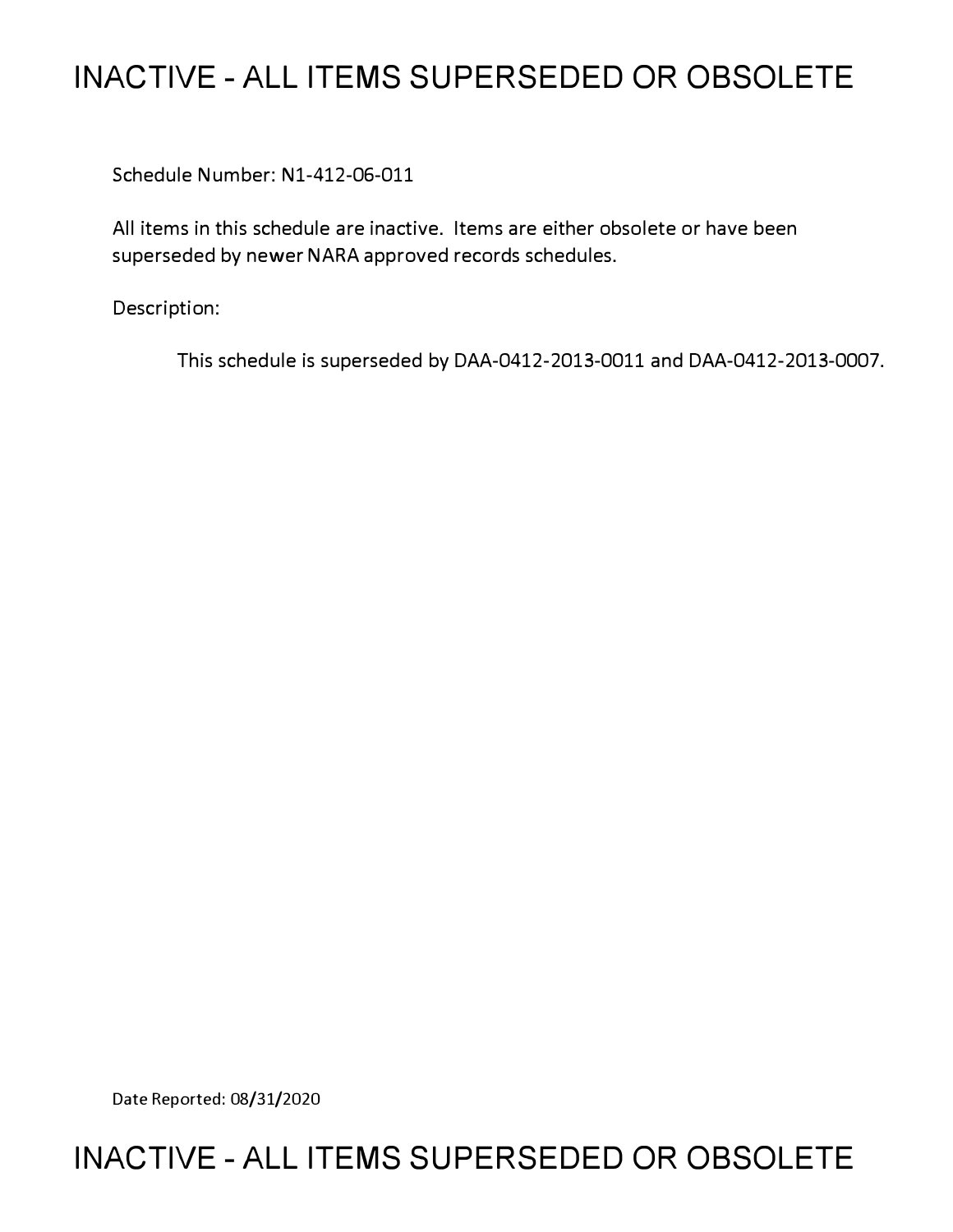|                                                                                                                                                                                                                                                                                                                                                                                                                                                                                                                                                                                     | <b>REQUEST FOR RECORDS DISPOSITION AUTHORITY</b>                                    |              | <b>JOB NUMBER</b><br>$W_2 - 4/2 - 06 - 11$                                                                                                                                                     |                                                                                  |  |  |
|-------------------------------------------------------------------------------------------------------------------------------------------------------------------------------------------------------------------------------------------------------------------------------------------------------------------------------------------------------------------------------------------------------------------------------------------------------------------------------------------------------------------------------------------------------------------------------------|-------------------------------------------------------------------------------------|--------------|------------------------------------------------------------------------------------------------------------------------------------------------------------------------------------------------|----------------------------------------------------------------------------------|--|--|
| To NATIONAL ARCHIVES and RECORDS ADMINISTRATION (NIR)<br>WASHINGTON, DC 20408                                                                                                                                                                                                                                                                                                                                                                                                                                                                                                       |                                                                                     |              |                                                                                                                                                                                                | <b>DATE RECEIVED</b><br>$1 - 24 - 3006$                                          |  |  |
| 1 FROM (Agency or establishment)                                                                                                                                                                                                                                                                                                                                                                                                                                                                                                                                                    |                                                                                     |              |                                                                                                                                                                                                | <b>NOTIFICATION TO AGENCY</b>                                                    |  |  |
| U.S. Environmental Protection Agency                                                                                                                                                                                                                                                                                                                                                                                                                                                                                                                                                |                                                                                     |              |                                                                                                                                                                                                |                                                                                  |  |  |
| 2 MAJOR SUBDIVISION                                                                                                                                                                                                                                                                                                                                                                                                                                                                                                                                                                 |                                                                                     |              | In accordance with the provisions of 44 U.S.C.<br>3303a, the disposition request, including<br>amendments, is approved except for items that may<br>marked "disposition not approved" or<br>be |                                                                                  |  |  |
|                                                                                                                                                                                                                                                                                                                                                                                                                                                                                                                                                                                     | 3 MINOR SUBDIVISION                                                                 |              | "withdrawn" in column 10                                                                                                                                                                       |                                                                                  |  |  |
|                                                                                                                                                                                                                                                                                                                                                                                                                                                                                                                                                                                     | 4 NAME OF PERSON WITH WHOM TO CONFER                                                | 5 TELEPHONE  | DATE                                                                                                                                                                                           | ARCHIVIST OF THE UNITED STATES                                                   |  |  |
| <b>Constance Downs</b>                                                                                                                                                                                                                                                                                                                                                                                                                                                                                                                                                              |                                                                                     | 202-566-1640 | $7$ leclat                                                                                                                                                                                     | All Weit                                                                         |  |  |
| 6 AGENCY CERTIFICATION<br>I hereby certify that I am authorized to act for this agency in matters pertaining to the disposition of its records and that the records<br>proposed for disposal on the attached $\mathcal{I}_{\text{page}}(s)$ are not now needed for the business of this agency or will not be needed after the<br>retention periods specified, and that written concurrence from the General Accounting Office, under the provisions of Title 8 of the<br>GAO manual for Guidance of Federal Agencies,<br>is attached, or<br>has been requested<br>is not required, |                                                                                     |              |                                                                                                                                                                                                |                                                                                  |  |  |
| <b>DATE</b>                                                                                                                                                                                                                                                                                                                                                                                                                                                                                                                                                                         | <b>TITLE</b><br>SIGNATURE OF AGENCY REPRESENTATIVE<br>Acting Agency Records Officer |              |                                                                                                                                                                                                |                                                                                  |  |  |
| 7 Item<br>No.                                                                                                                                                                                                                                                                                                                                                                                                                                                                                                                                                                       | 8 DESCRIPTION OF ITEM AND PROPOSED DISPOSITION                                      |              |                                                                                                                                                                                                | 10 ACTION TAKEN<br>9 GRS OR SUPERSEDED<br>(NARA USE ONLY)<br><b>JOB CITATION</b> |  |  |
|                                                                                                                                                                                                                                                                                                                                                                                                                                                                                                                                                                                     | EPA 200 - Training Material                                                         | numa nume    |                                                                                                                                                                                                | N1-412-94-2/30<br>nwma                                                           |  |  |
| 115-109                                                                                                                                                                                                                                                                                                                                                                                                                                                                                                                                                                             | <b>PREVIOUS EDITION NOT USABLE</b>                                                  |              |                                                                                                                                                                                                | STANDARD FORM SF 115 (REV 3-91)                                                  |  |  |
| Prescribed by NARA 36 CFR 1228                                                                                                                                                                                                                                                                                                                                                                                                                                                                                                                                                      |                                                                                     |              |                                                                                                                                                                                                |                                                                                  |  |  |

 $\bar{\rm NWML}$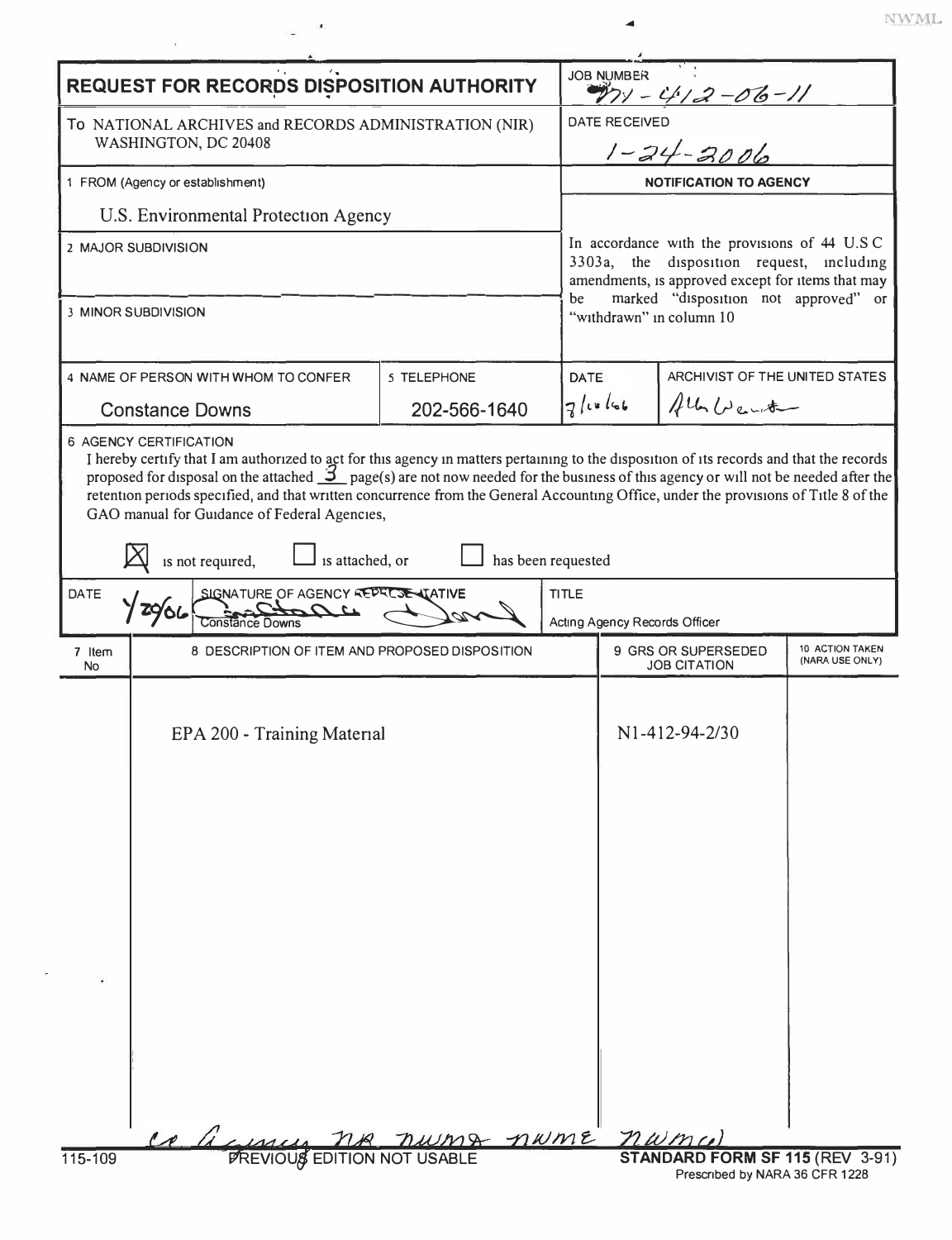# **EPA Records Schedule 200**

**Status:** Final, 02/29/2008

**Title:** Training Material

**Program:** All Programs

**Applicability:** Agency-wide

**Function:** 305-109-02-04 - Provide Public Information, Education and Outreach

#### **NARA Disposal Authority:**

This schedule authorizes the disposition of the record copy in any media (media neutral), excluding any records already in electronic form. Records designated for permanent retention must be transferred to the National Archives in accordance with NARA standards at the time of transfer.

 $\mathbf{1}$ 

•  $N1-412-06-11$ 

### **Description:**

Contains records used by Agency personnel in planning, preparmg, writing, arranging, and conducting training programs for EPA and non-EPA employees, including state and other federal agency personnel. Records consist of working files generated during training development phase, training workgroup meeting notes, correspondence, training participation surveys and rosters, instructional materials, manuals, and other training aids.

Excludes: Records for training administered by the Personnel program scheduled as EPA 571.

#### **Disposition Instructions:**

**Item a:** Routine training materials

Includes training course plans and materials used for personnel and management traming unrelated to the environmental missions of the Agency.

#### **• Disposable**

- Close inactive records after course or material is superseded.
- Destroy 5 years after file closure.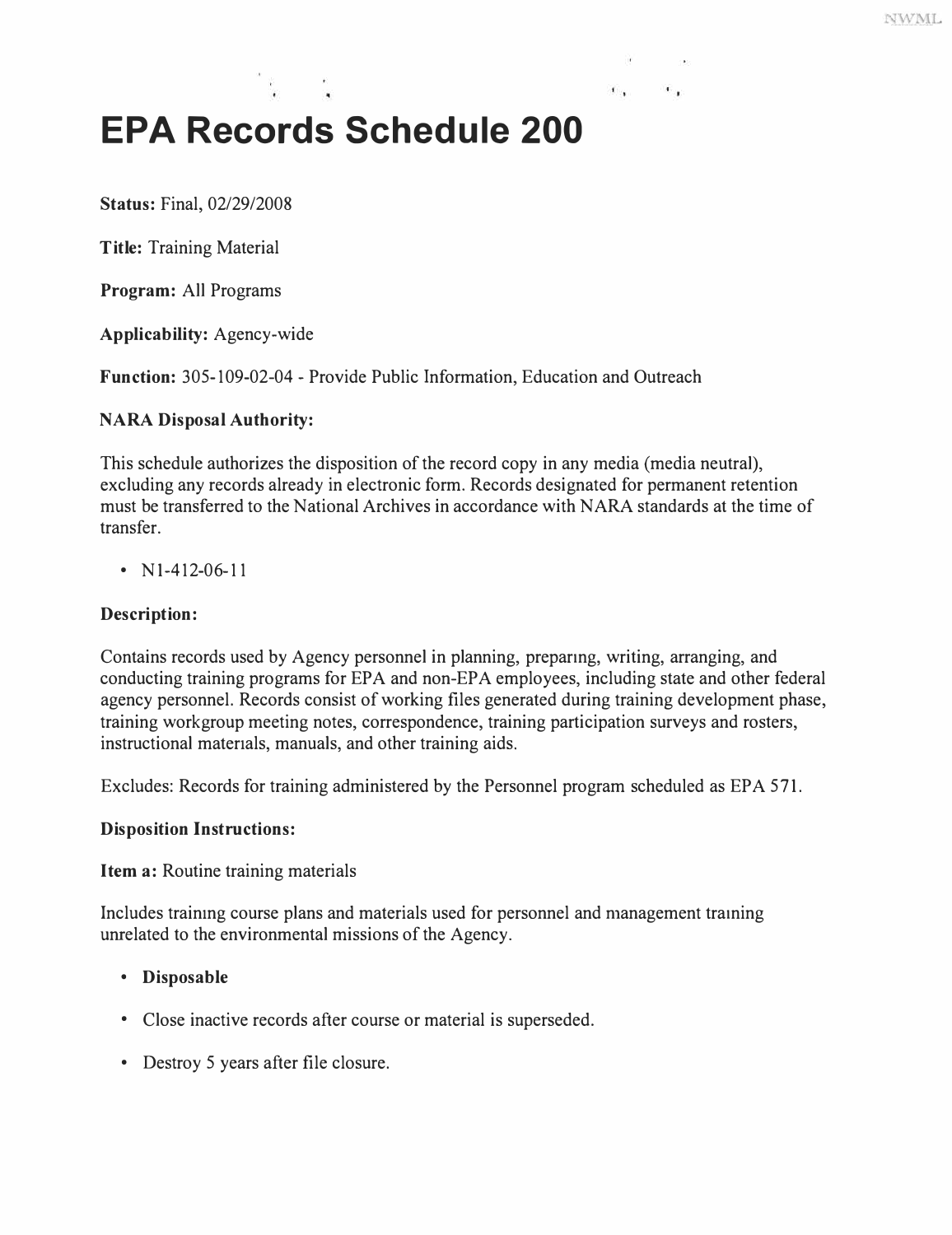**Item b: (Reserved)** 

**Item c(l): Mission-related training materials - Nonelectronic** 

ိန္း ေန

**Includes training course plans and materials used for training in functions or activities related to the environmental goals of the Agency and its programs.** 

 $\mathbf{r}_1$  and  $\mathbf{r}_2$ 

- **Permanent**
- **Close inactive records after course or material is superseded.**
- **Transfer to the National Archives in 5 year blocks, 20 years after file closure.**

**Item c(2): Mission-related training materials - Electronic** 

**Includes training course plans and materials used for training in functions or activities related to the environmental goals of the Agency and its programs.** 

- **Permanent**
- **Close inactive records after course or material is superseded.**
- **Transfer to the National Archives 5 years after file closure, with any related documentation and external finding aids, as specified in 36 CFR 1228.270 or standards applicable at the time.**

**Item c(3): Mission-related training materials - Electronic copy of records transferred to the National Archives** 

**Includes training course plans and materials used for training in functions or activities related to the environmental goals of the Agency and its programs.** 

#### **• Disposable**

- **Close file upon transfer to the National Archives.**
- **Delete after electronic record copy is successfully transferred to the National Archives.**

**Item d: (Reserved)** 

**Guidance:**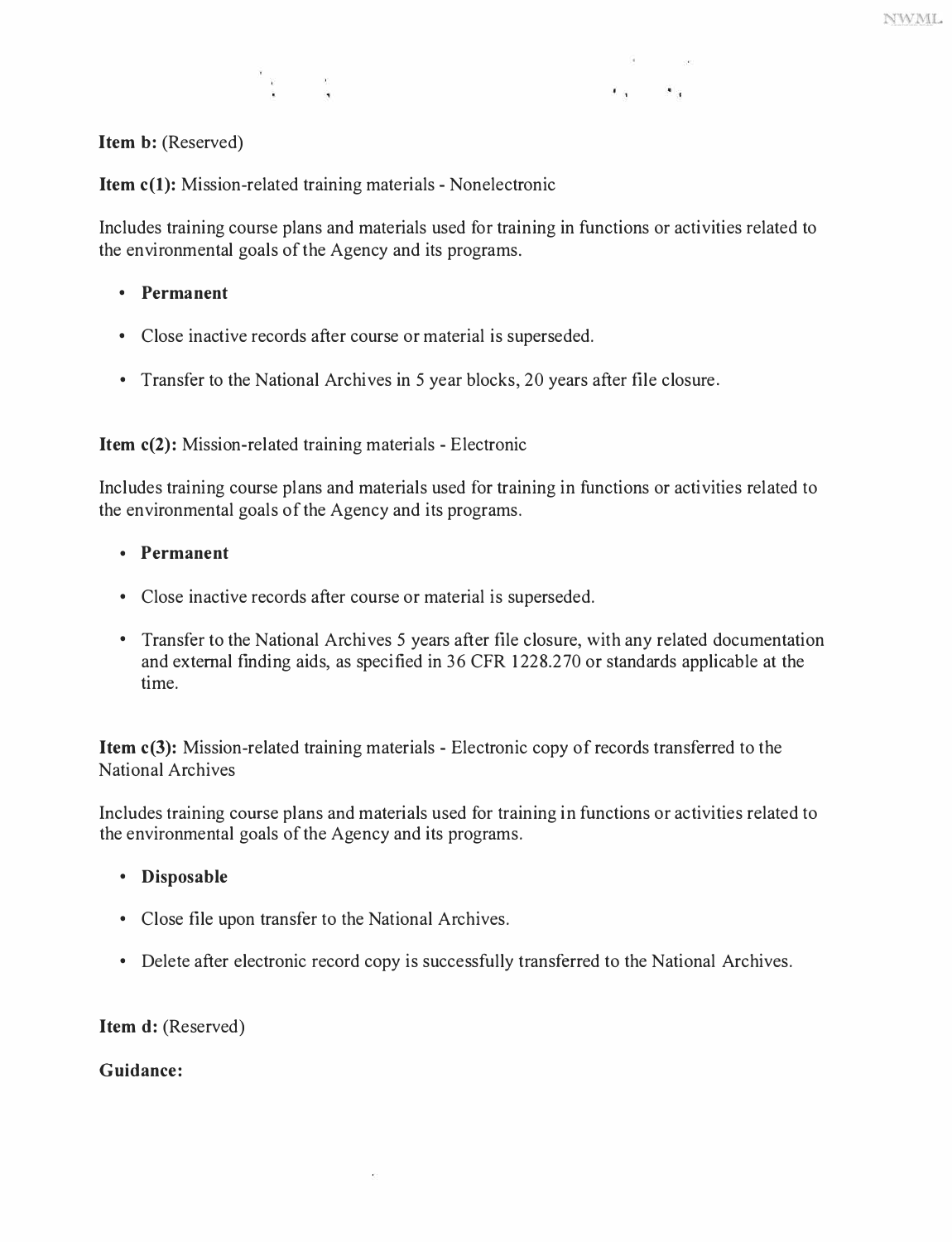This item consists of records generated by all programs in developing and conducting Agencysponsored training classes. The record copy is to be maintained by the program office given the responsibility of course development. All other copies, including attendee copies, can be destroyed when no longer needed or superseded.

Files for training administered by the Personnel program are scheduled as EPA 571. Copies of employee traming records maintained at the supervisory level are covered in EPA 122 for supervisors' personnel files.

Records containing sensitive information must be shredded or otherwise definitively destroyed to protect confidentiality.

# **Reasons for Disposition:**

Schedule previously approved as Nl-412-94-2/30. The disposition instructions have been rewritten as media neutral to allow for maintaining the record copy in EP A's electronic recordkeeping system.

The following changes were made in the 02/29/2008 version·

- 
- Divided item c into three subitems,  $c(1)$ -(3)<br>• Revised the titles of disposition items  $c(1)$ -(3).<br>• Revised the disposition instruction for item  $c(3)$ .
- 

The following items were deleted 08/24/2006:

- Item b Record copy of routine training materials Audiovisuals. The retention is the same for the related textual records covered in item a
- Item d Record copy of mission-related training materials Audiovisuals. The retention is the same for the related textual records covered m item c.

Item e for electronic copies created with word processing and electronic mail applications was deleted 08/09/2006 pursuant to NARA Bulletin 2006-04.

# **Custodians:**

Multiple units

# **Related Schedules:**

GRS 25/8

EPA 122, EPA 571

# **Previous NARA Disposal Authority:**